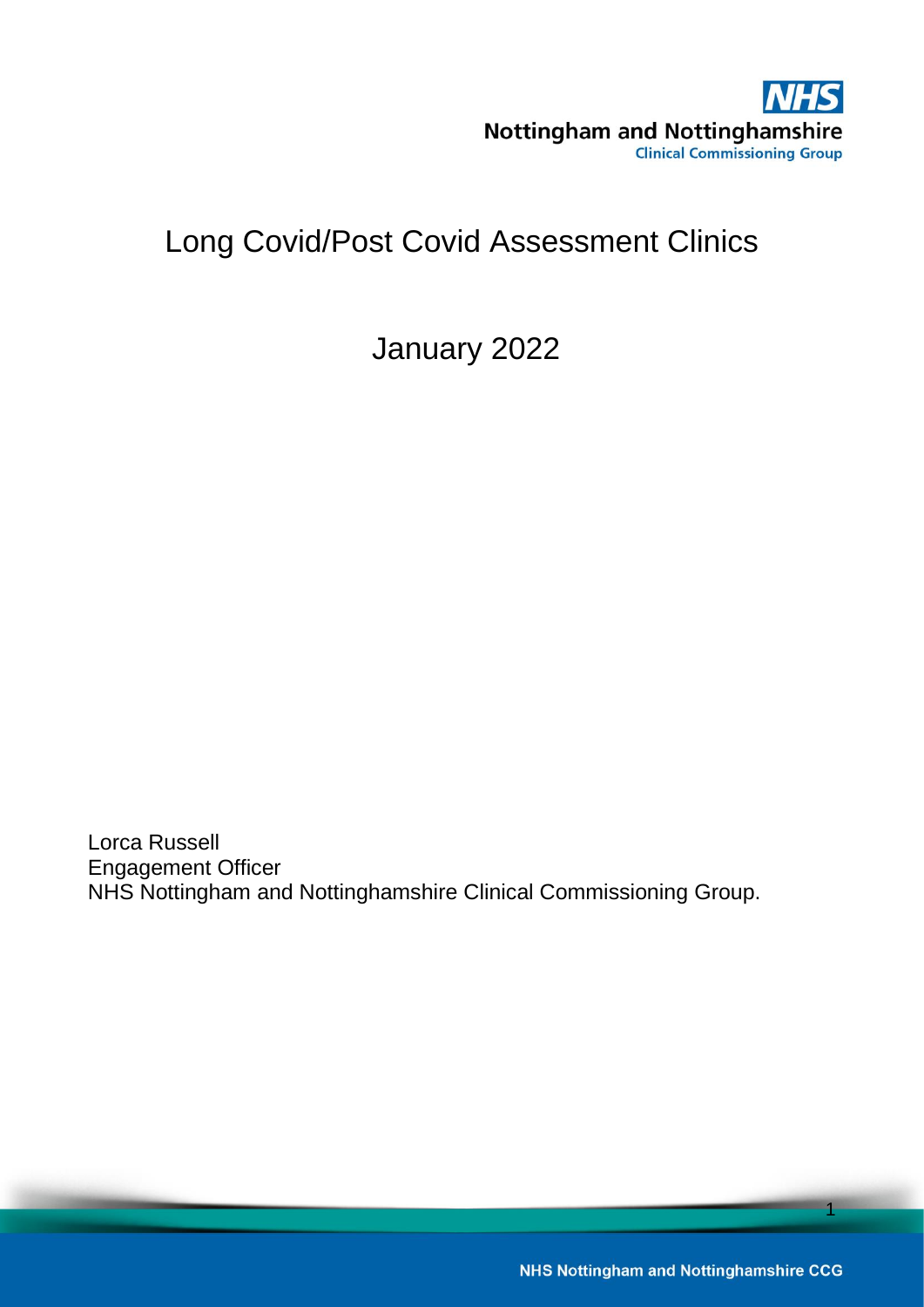# **Contents**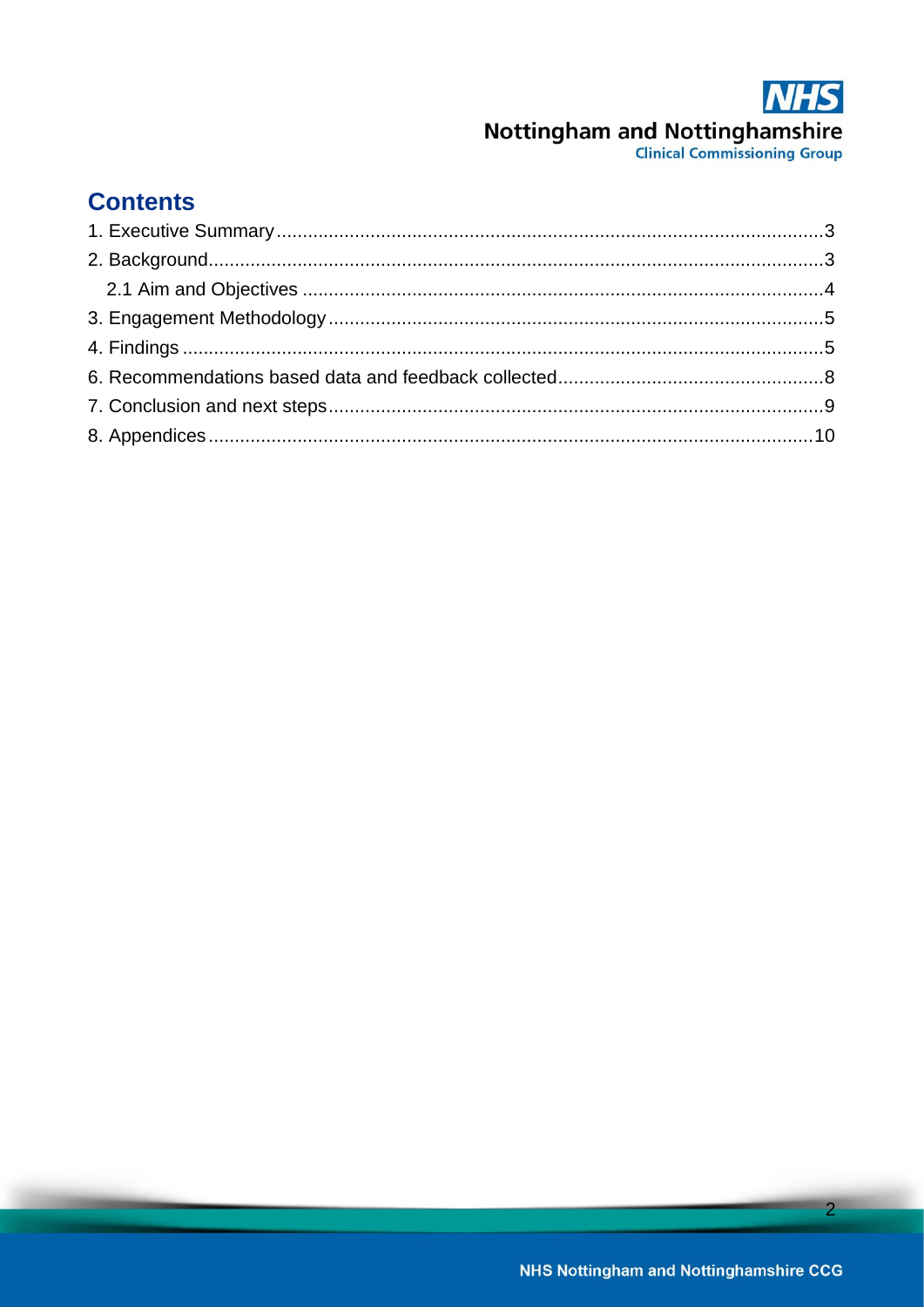

## <span id="page-2-0"></span>**1. Executive Summary**

In response to the Covid-19 pandemic, NHS England and Improvement provided funding for 2020/21 to the Nottingham and Nottinghamshire Clinical Commissioning Group to facilitate the implementation of the Long Covid/Post-Covid Syndrome assessment clinics for patients with multiple and on-going symptoms 12 weeks after having the Covid infection. The Nottingham and Nottinghamshire Clinic was launched in March 2021.

The Nottingham and Nottinghamshire Clinical Commissioning Group and Integrated Care system engaged with individuals who have accessed the Long Covid/Post Covid Syndrome assessment clinics to understand their views and experiences. Collated feedback will inform the Long Covid/ Post Covid syndrome treatment pathway moving forwards.

A variety of approaches were used to offer opportunities for citizens to engage via telephone interviews, an online Survey and online focus groups. The engagement ran from the 20<sup>th</sup> of September 2021 until 17<sup>th</sup> of December 2021. A total of 4 online surveys were completed and two telephone interviews conducted.

Findings included:

- Carers could benefit from understanding more about Long Covid symptoms and how best to support loved ones.
- To increase the range of services included in the treatment pathway.
- To include questions within the assessment clinics questionnaire that reflect both physical and mental health symptoms, not only anxiety and depression.

Additional findings and recommendations can be found further on in this report.

Thank you to all participants who took the time to provide feedback and share experiences via the online survey and telephone interviews.

### <span id="page-2-1"></span>**2. Background**

Post Covid Syndrome is defined as "signs and symptoms that develop during or after an infection consistent with COVID-19, continue for more than 12 weeks and are not explained by an alternative diagnosis." (NICE Guidance NG188). Long Covid is the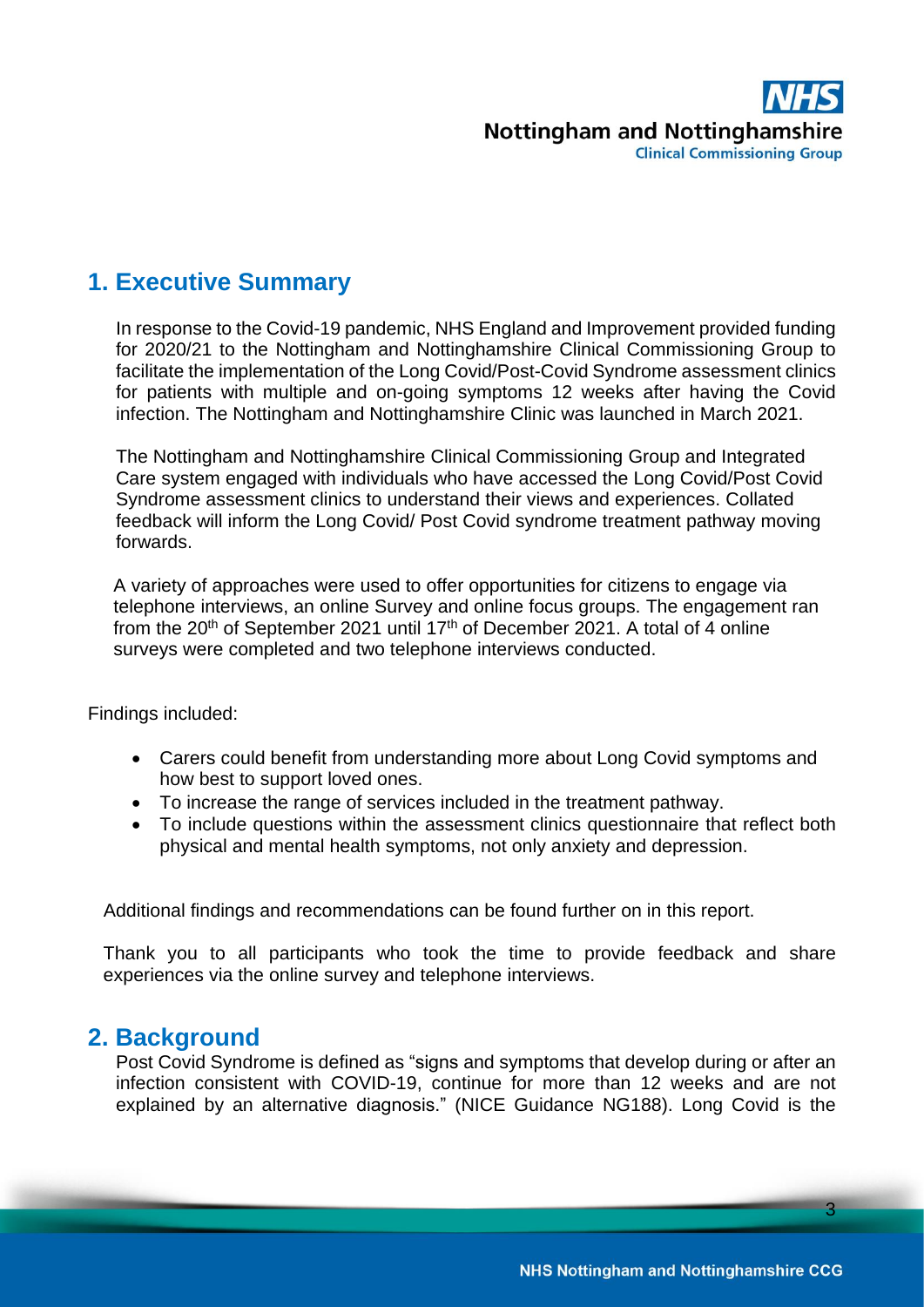**Clinical Commissioning Group** 

collective term used to describe both the ongoing signs and symptoms of Covid 19 at 4 to 12 weeks after infection AND Post Covid Syndrome.

Prior to this engagement commissioners undertook workshop discussions to understand the views of professionals. These workshops also included citizens who had experienced Long Covid. The feedback gathered from the workshops, initially informed the design of the wider Long Covid/ treatment pathway. The engagement activities in this report will contribute to the ongoing development of the Long Covid treatment pathway moving forwards.

In addition, Healthwatch Nottingham and Nottinghamshire produced a report representing the experiences of people with Long COVID. These experiences were shared during the above-mentioned workshops.

Once GPs have exhausted other options for care including self-management, they have been able to make an e-referral into the assessment clinic for patients with multiple new and ongoing symptoms 12 weeks after the covid infection that require a full assessment and specialist MDT approach. The e-referral is received by Nottinghamshire Healthcare Trust's (NHT) Call for Care service or CityCare's hub and triaged. Clinical assessors have arranged a virtual assessment wherever possible with the patient using a screening tool. At this point they may be referred directly into appropriate existing services to meet their needs, or an MDT discussion is facilitated. Medical input and oversight is provided to the MDT by a consultant. A care plan and referral into appropriate community health, mental health and secondary care services will be made and care co-ordination will be undertaken.

The assessment clinics have complemented existing community, mental health and secondary care services and pathways by offering comprehensive physical, cognitive and psychological assessments and specialist Multi-Disciplinary Team (MDT) assessment. Existing mental, community and secondary care services have continued to provide treatment for individual symptoms, the clinics and MDT have offered a more coordinated approach where there are multiple symptoms.

#### <span id="page-3-0"></span>**2.1 Aim and Objectives**

The aim of the engagement was to understand the views and experiences of those who have accessed the Long covid/Post Covid Assessment Clinics to help shape the clinics and treatment pathway going forwards.

The key objectives the communications and engagement activities aimed to meet were: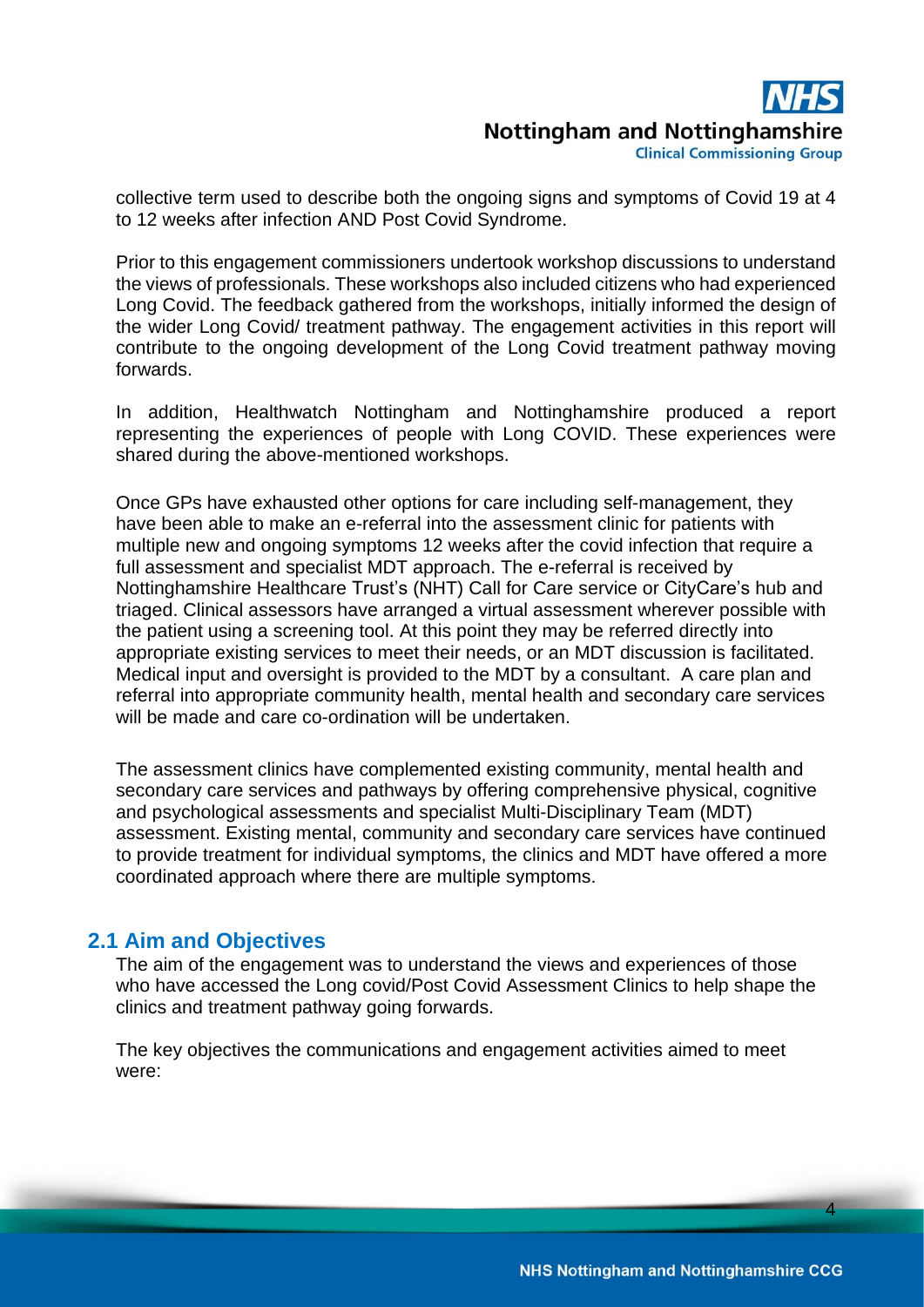**Clinical Commissioning Group** 

- To understand experiences and views from patients around what works well and what they would like to see improved for the clinic and treatment pathway in future.
- To understand experiences and views from carers around what works well, what they would like to see improved and what their needs may be as carers.

# <span id="page-4-0"></span>**3. Engagement Methodology**

Online engagement opportunities were offered via a survey and focus group sessions. Telephone interviews were also offered for those who found it more accessible.

This was a targeted piece of engagement and promoted through channels directly linked to individuals who had been referred to the Long Covid/Post Covid Syndrome assessment clinics.

The engagement opportunities were shared with CityCare, Nottinghamshire Healthcare Trust, specific GP practices that had referred to the clinics and Healthwatch -who had identified individuals that had attended the clinics following their own Long Covid piece of engagement (please see appendices).

Engagement originally ran from the  $20<sup>th</sup>$  of September until the 15<sup>th</sup> October with focus groups on the 6<sup>th gth</sup> and 12<sup>th</sup> of October, evening, weekend and daytime sessions were available. Telephone interviews were offered at times to suit the convenience of citizens and the survey was open online.

Due to lack of uptake and to allow the best opportunity for citizens to participate, the engagement period was extended until the 17<sup>th</sup> of December. The focus groups were to be arranged based on participant availability, however, did not run due to lack of registrations for the sessions. The survey and telephone interviews continued to be open which yielded further responses.

# <span id="page-4-1"></span>**4. Findings**

The online survey was completed by 4 respondents and 2 telephone interviews were carried out which provided in-dept insight into the experiences of accessing the clinics. All views obtained were shared by those who had direct experience of and interaction with the clinics. Though we welcomed views from carers, feedback directly from carers was not received. However, those who participated with engagement shared what they believe would help carers with loved ones who are experiencing Long Covid symptoms. The response from the survey and telephone interviews have been grouped into key themes and trends.

## **4.1.1Survey findings**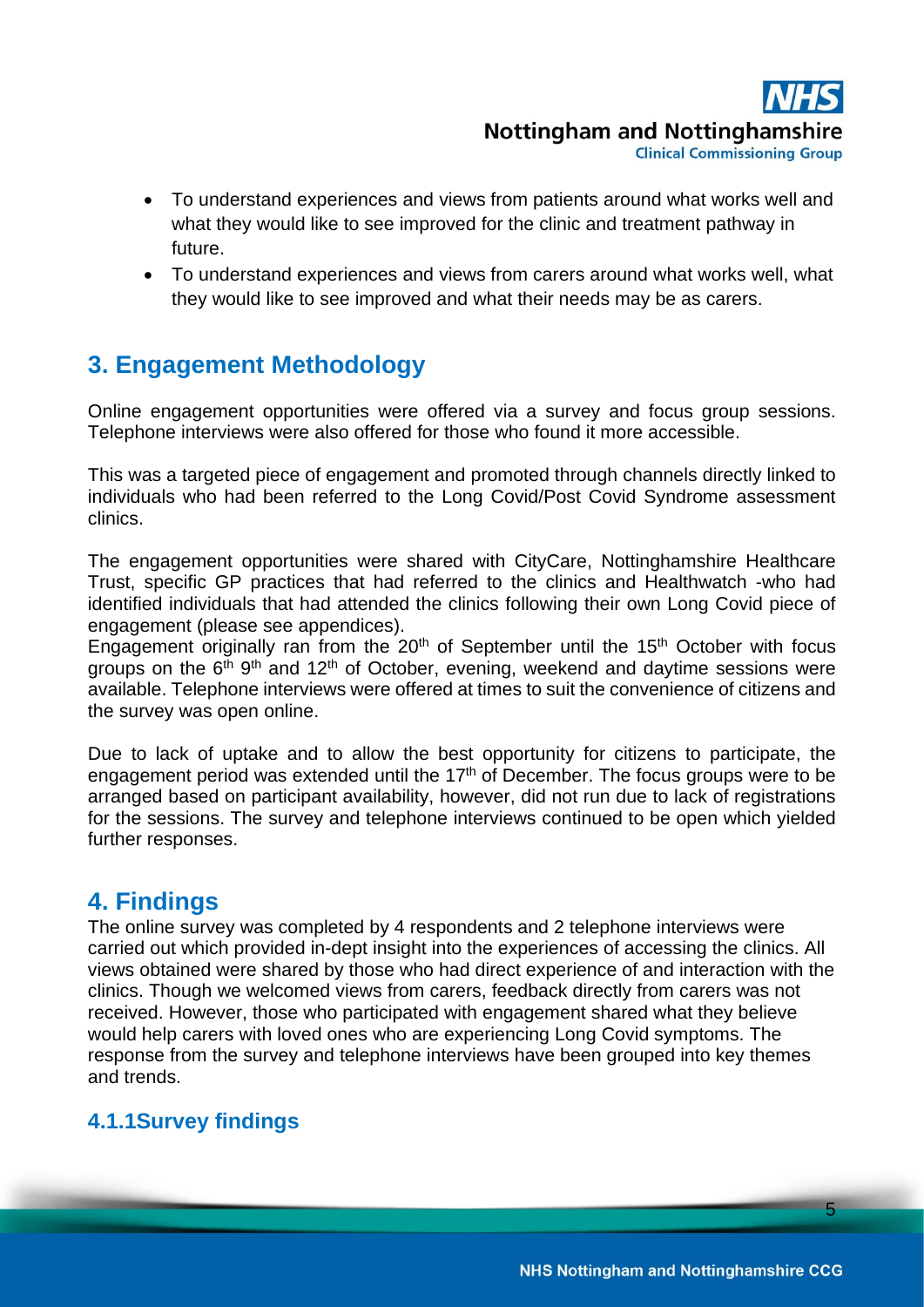**Nottingham and Nottinghamshire Clinical Commissioning Group** 

#### **Experience of getting help from the GP**

- 75% strongly agreed/agreed that they felt listened to by their GP and their symptoms were understood, 25% disagreed.
- 50% strongly agreed/agreed that the GP explained which tests they needed to have, 25% neither agreed nor disagreed and 25% disagreed.
- 50% of respondents agreed that the GP discussed options with them, 25% neither agreed nor disagreed and 25% disagreed.
- 25% were signposted to the Your COVID Recovery Website, 75% neither agreed nor disagreed.
- The feedback on being signposted to information about Long COVID was mixed, 50% agreed/strongly agreed and 50% neither agreed nor disagreed.
- A more in-depth discussion with the GP regarding symptoms and what could improve them would be helpful.

#### **Additional support**

- 50% accessed the Your Covid Recovery Website for information and guidance and found it somewhat helpful, 50% did not access the Your Covid Recovery Website.
- 50% tried the self-management tools from the Your Covid Recovery Website and found them somewhat helpful.
- Further support was obtained from, Facebook self-help groups, newspaper articles, medical journal articles, research on the internet, counselling via a workplace scheme and via private healthcare.

#### **Experiences at the clinics**

- All respondents either strongly agreed or agreed that they were invited quickly for an assessment, felt their clinician understood their symptoms, were listened to, were signposted to information about Long Covid and understood which services they were being referred to and what would happen next.
- 50% felt that their care was coordinated well, 25% disagreed.
- There was a fair split of opinion from agree through to disagree on the clinician discussing the options with the patient.
- 25% were signposted to the Your COVID recovery website via the assessment clinic.

#### **Additional comments**

- More attention to physical symptoms, breathlessness, heart palpitations would be beneficial during assessment at the clinic.
- Shorter wait times from the date of referral by a GP to an assessment by the clinic would be helpful.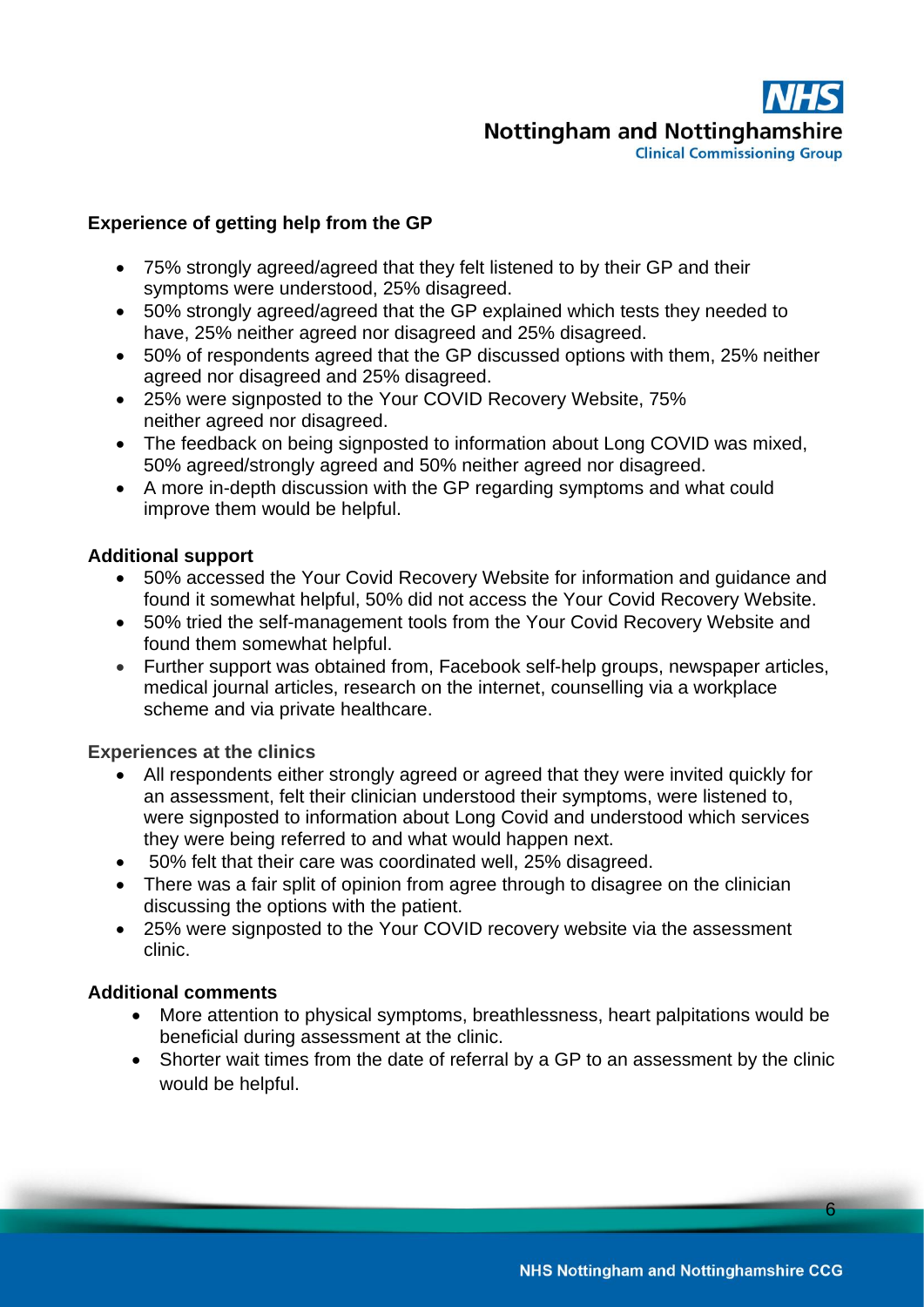**Clinical Commissioning Group** 

• A more proactive approach to contacting patients with Long Covid. This is a very lonely and not understood condition which affects physical and mental health.

#### **Found helpful about the Long COVID/post COVID assessment clinics**

When asked about what was found helpful about the assessment clinics, patients tended to refer to the treatment that they were referred into rather than the assessment clinic.

- Attending Teams meetings with other sufferers in the same situation was helpful.
- Knowledgeable staff.
- It was a structured programme over a 12 week period that was flexible enough to allow each participant to engage at their own ability and target levels.

#### **Satisfaction rating on the experience of the assessment clinics**

75% were satisfied/very satisfied, 25% neither satisfied nor dissatisfied.

#### **Accessing treatment support following assessment**

• 25% accessed treatment support following assessment, 75% did not access treatment following an assessment.

#### **Experience of treatment rating following assessment**

• 25% were neither satisfied nor dissatisfied

## **4.1.2 Telephone interview findings**

#### **Telephone interview feedback**

- Accessing online information is difficult for those without access to a computer.
- The Your Covid Recovery website was found to be slightly helpful.
- More services should be available to refer into to.
- More diagnostic tests should be available.
- Changes are needed in the pathway to better reflect the nature of the illness.
- Long Covid should not be treated as anxiety.
- The majority of the Long Covid/post Covid syndrome assessment clinics questionnaire has a heavy focus upon depression, anxiety and mental health, which is not helpful for people experiencing physical symptoms. It would be helpful to include questions about the following:

Fatigue levels, shortness of breath, post exertion malaise, breathing difficulties, pain, temperature regulation issues, blood pressure issues, dizziness, light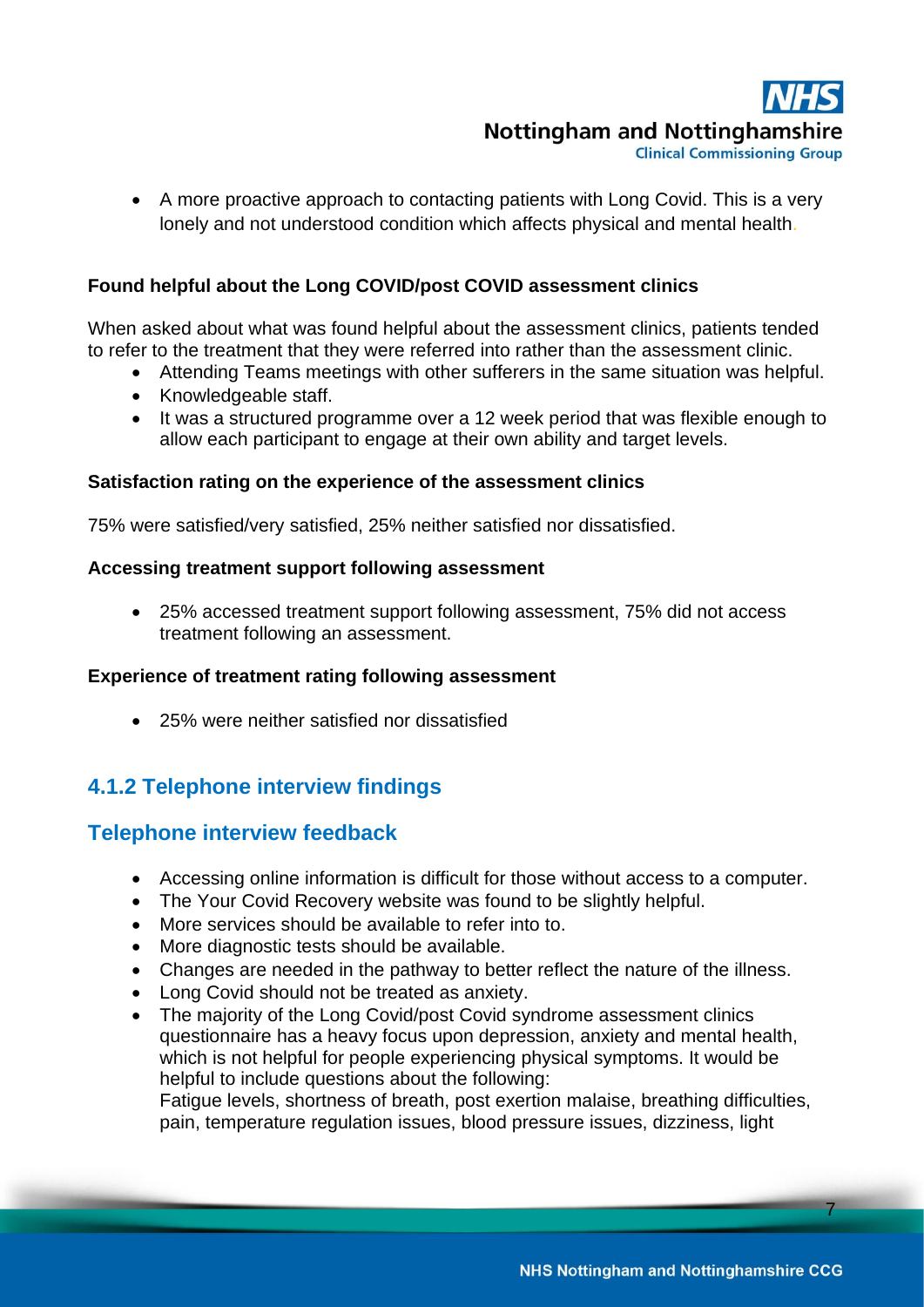**Clinical Commissioning Group** 

headedness, blurred vision, changes in eating, gastro-intestinal difficulties, heart rate / function abnormalities, panic attacks, sleep disturbances, numbness, tingling, pins and needles, whether or not the patient is vaccinated and whether or not this has helped or hindered their recovery.

- Commonly occurring symptoms reported were: Intense fatigue, almost falling to the floor, cough, dry throat, hoarse voice, very bad headaches, feelings of vertigo, feelings of blacking out and half fainting with nausea.
- Referrals to more appropriate services and shorter waiting times to access services.
- It would be helpful if the clinics worked more closely with the patients GP for context.
- The treatment pathway was not able to improve my situation.
- Waiting times to access treatment can be long with some waiting roughly 6 months.
- Revise the current questionnaire to reflect all the symptoms of Long Covid.
- Communication from the clinics was irregular.
- Carers could be supported to understand the illness and the importance of pacing and how fatigue can impact individuals.
- Financial compensation to carers to ease the burden of having to work part time.
- Providing carers with an information pack with advancements in the illness could help. It's vital that carers are kept up to date.
- Support with transport could be helpful.
- It is important that healthcare professionals do not treat Long Covid as a psychological condition.

# <span id="page-7-0"></span>**6. Recommendations based on data and feedback collected**

- A guidance document for carers to support their understanding of Long Covid symptoms. To provide guidance around how to support individuals with fatigue and how to pace activities.
- For carers to receive updates as more knowledge is gained about Long Covid.
- To provide information about Long Covid in hard copies in addition to online resources.
- To ensure services to treat the full range of symptoms are included in the treatment pathway.
- To ensure the assessment clinics prioritise both physical and mental health symptoms equally at assessment.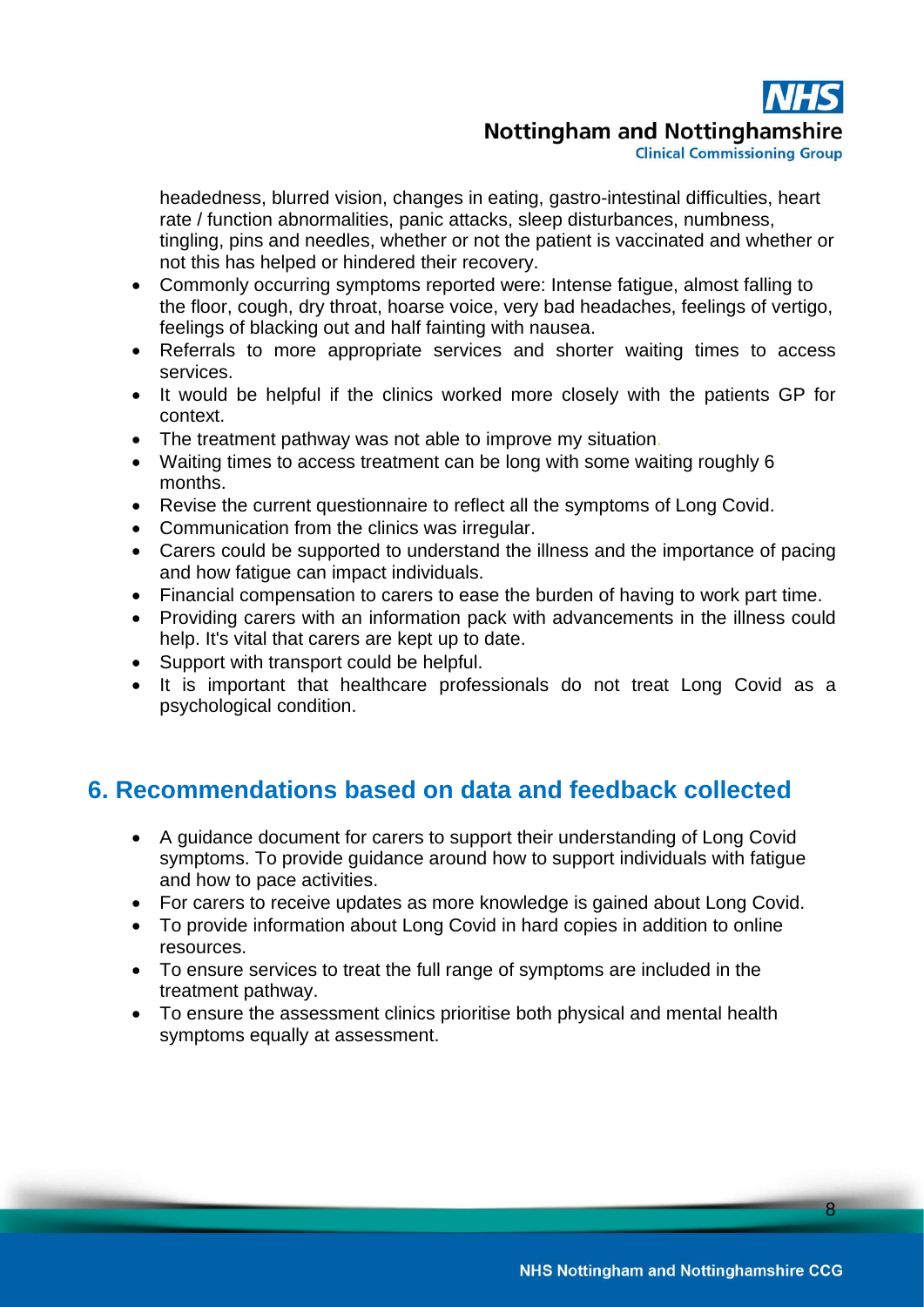**Nottingham and Nottinghamshire Clinical Commissioning Group** 

# <span id="page-8-0"></span>**7. Conclusion and next steps**

The information gathered from this engagement will inform the Long Covid/Post Covid Syndrome treatment pathway moving forwards. Following this a "You Said We did" report will be produced to reflect how the patient and carers voice has developed the treatment pathway moving forwards.